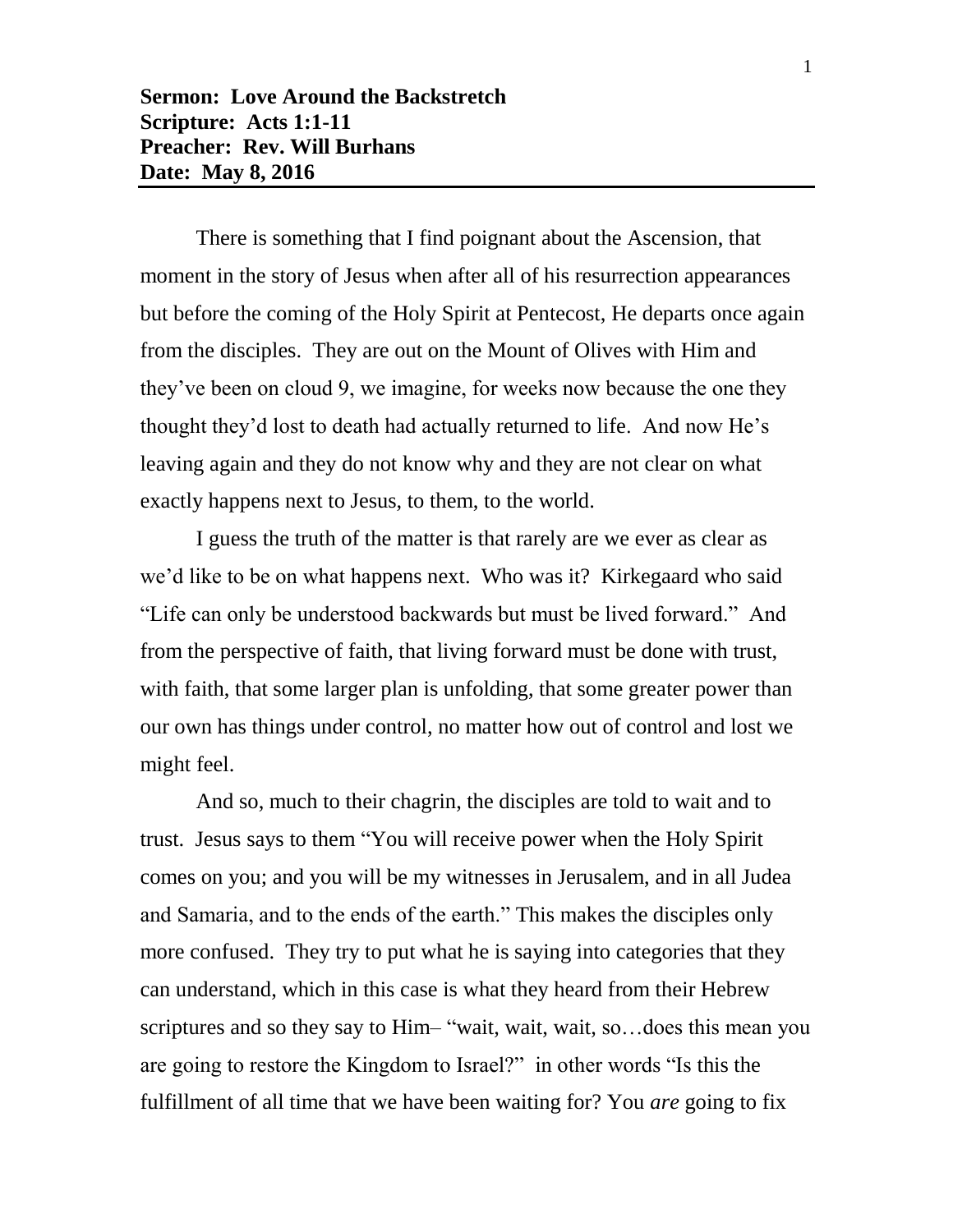everything, right, before you leave us, you are going to bring about peace among nations, justice for the oppressed, sight for the blind and all that good stuff you promised, right?"

Jesus responds with love in his heart for them: "it is not for you to know the times or the periods for such things. Just wait and you will receive…" "But, but…" and Jesus ascends into heaven, the scriptures says, and they all stand there alone in the silence looking up into the sky.

The one who was so suddenly alive to them and restored their hope is gone again. And what are they supposed to do? Go on about their business? Go on into the bustling city where everybody is just carrying on their lives as though nothing has happened? They are supposed to wait, for what? And they stand there looking up into the sky… until two figures in robes of white say "hellooo…men of Galilee, why are you standing looking up into the sky? Scoot along now to Jerusalem. You will see, your lives now become His life and His life becomes your life."

It's true whenever we lose anyone to death, isn't it? The life of the beloved departed, through that love, becomes our life, the love born of that relationship is woven into the very fibers of our own living. If this is so in our own human relationships where love is inevitably tainted by our frailty, sin, and woundedness, how much more, of course, would it be the case in a relationship where Love is pure and untainted as in the case of Jesus Christ, Love's embodiment?

On Ascension Sunday last year I was preaching in Billerica for the search committee and I shared in that sermon a story I'd like to share with you as well so the search committee will have to forgive me for repeating myself. Our eldest daughter, Haliana, runs track for Brandeis and she used to run for her high school up in Vermont called CVU. A few springs ago, on my 43<sup>rd</sup> birthday actually, I went to her track meet at their rival high school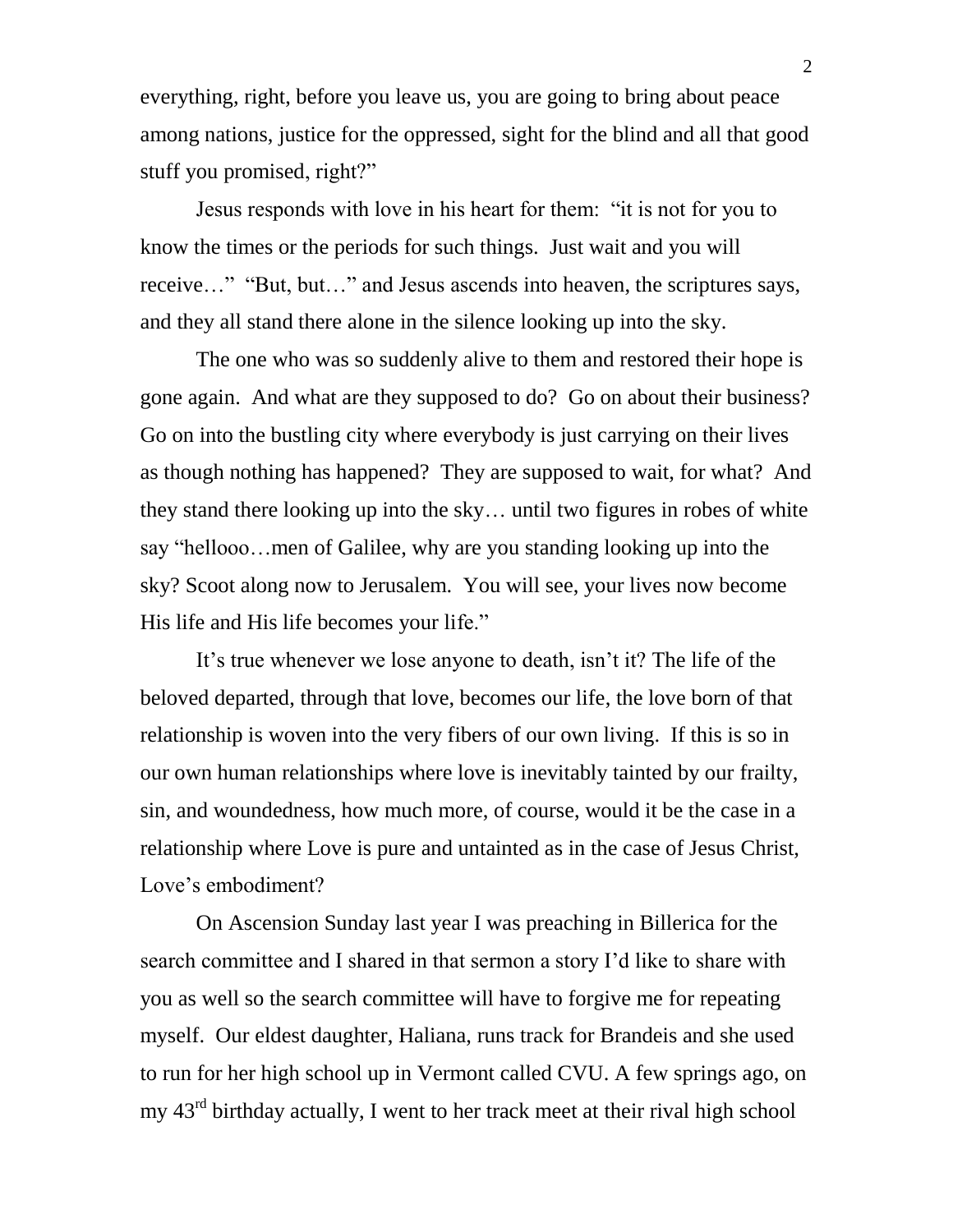in Essex Jct. VT. Mid-way through the track meet the announcer came over the loud speaker and asked all the athletes to finish what they were doing and gather along the front stretch for a special presentation. As I walked over from where I was watching the meet and into the stands, I noticed the boys and girls lacrosse teams filing from their fields into the track area and joining with the track teams to flank the front stretch. All the parents and others spectators joined me into the stands. I assumed it was some kind of award presentation for seniors or something.

Once we had all gathered, the announcer came over the loud speaker again and quieted everyone down. He said that the Essex track team wanted to take a moment to remember and honor a student named Bradley Nadeau who had died the previous Saturday at the age of 17 in a car accident and that he would have been running that day in the 4X100. The silence that fell amidst all those people was profound and in it Brad's 3 teammates walked out onto the track and took their places intermittently at a 100 meter intervals along the track to run the 4X100 without him.

The official called out "runners, on your mark… set…" and pulled the trigger of the gun. The shot cracked into the silence and the first runner took off. The pounding of his footsteps was the only thing that could be heard in the stadium. He sprinted around the bottom bend and passed the baton to the next runner who sprinted in the silence down the back stretch to the third runner who took the baton and ran around the top of the track to where Brad would have been waiting to run the last 100. There the runner stopped and put the baton on the ground while he waited for his other two teammates to catch up with him. They hugged one another, picked up the baton again and walked the last 100, down the home stretch, while the other Essex students began filing onto the track behind them. We in the stands we stunned and kept silence as we watched them all cross the finish line, gather into a group